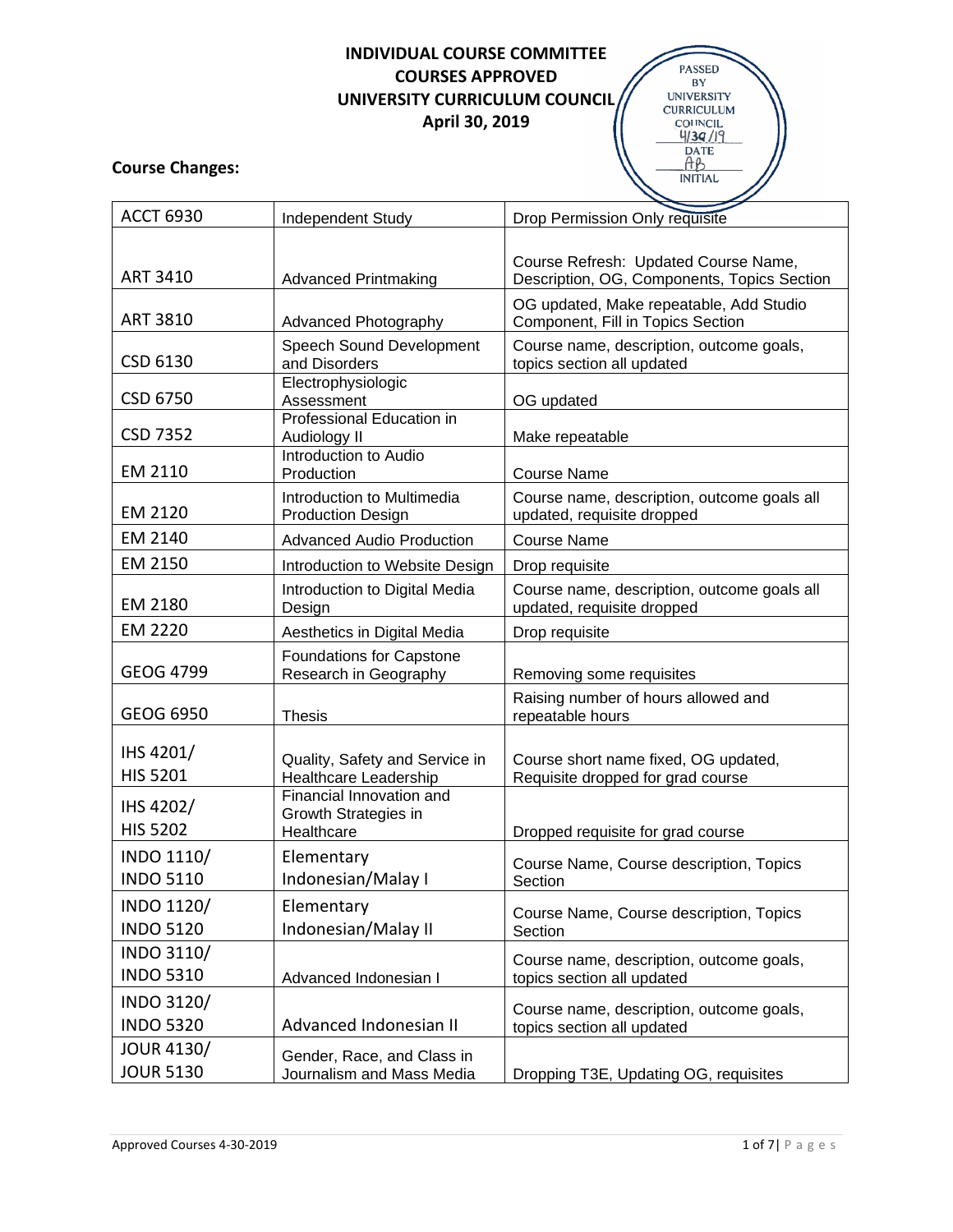| MBA 6320                        | <b>Descriptive Analytics</b>                                      | Course Refresh: Course name, Description,<br>OG, Topics                             |
|---------------------------------|-------------------------------------------------------------------|-------------------------------------------------------------------------------------|
| MBA 6325                        | <b>Prescriptive Analytics</b>                                     | Course description, OG, requisites, topics<br>section all updated                   |
| MBA 6335                        | Managerial Finance                                                | Course description, OG, requisites, topics<br>section all updated                   |
| MBA 6345                        | Financial Markets and<br>Institutions                             | OG, Requisites updated                                                              |
| MBA 6355                        | Investments                                                       | OG, Requisites updated                                                              |
| MBA 6360                        | Strategic Use of Information<br>Systems                           | Course name, description, outcome goals,<br>topics section all updated              |
| MBA 6365                        | <b>Advanced Corporate Finance</b>                                 | OG, Requisites updated                                                              |
| MBA 6390                        | <b>Predictive Analytics</b>                                       | Course description, OG, requisites, topics<br>section all updated                   |
| <b>NURS 1210</b>                | Adult Health I: ADN                                               | Course Refresh: Updated Course Name,<br>Description, OG, Components, Topics Section |
| <b>NURS 2030</b>                | Licensed Practical Nurse to<br><b>Registered Nurse Transition</b> | Course Description, Topics section updated                                          |
| <b>NURS 2210</b>                | Adult Health III: ADN                                             | Course Refresh: Updated Course Name,<br>Description, OG, Components, Topics Section |
| <b>PBIO 2090</b>                | <b>Plant Ecology</b>                                              | OG, Topics Section, GenEd OG updated                                                |
| <b>PBIO 2140</b>                | <b>Exploring Bioinformatics</b>                                   | Course description, OG, topics section all<br>updated                               |
| <b>PBIO 2180</b>                | Introduction to Biological<br><b>Research and Writing</b>         | OG, GenEd OG updated                                                                |
| PBIO 3300/                      |                                                                   | Dual List differences, OG, Topics sections all                                      |
| <b>PBIO 5300</b>                | <b>Plant Genetics</b>                                             | updated                                                                             |
| PBIO 3330/<br><b>PBIO 5330</b>  | <b>Restoration Ecology</b>                                        | Course description, Dual List differences, OG,<br>Topics sections all updated       |
| PBIO 4180J/<br><b>PBIO 5180</b> | Writing in the Life Sciences                                      | Course description, Dual List differences, OG,<br>Topics sections all updated       |
| PBIO 4420/<br><b>PBIO 5420</b>  | <b>Experimental Anatomy of Plant</b><br>Development               | Requisites added, Dual List differences, OG,<br>Topics sections all updated         |
| PBIO 4500/<br><b>PBIO 5500</b>  | <b>Biotechnology and Genetic</b><br>Engineering                   | Make Dual List, OG, Topics sections updated                                         |
| <b>PBIO 4945H</b>               | <b>Thesis</b>                                                     | OG updated, Topics section filled in,<br>Requisites updated                         |
| RHT 4390/<br><b>RHT 5390</b>    | <b>Restaurant Operations</b>                                      | Update OG, Course Description, Change<br>requisites, Change key grade factors       |
| <b>SASM 1001</b>                | Inside the Business of Sports                                     | Update textbook                                                                     |
| <b>SASM 1010</b>                | Introduction to Sport<br>Management                               | OG updated, Topics Section filled in                                                |
| <b>SASM 2250</b>                | History of the Sport Industry                                     | OG updated, Topics Section filled in                                                |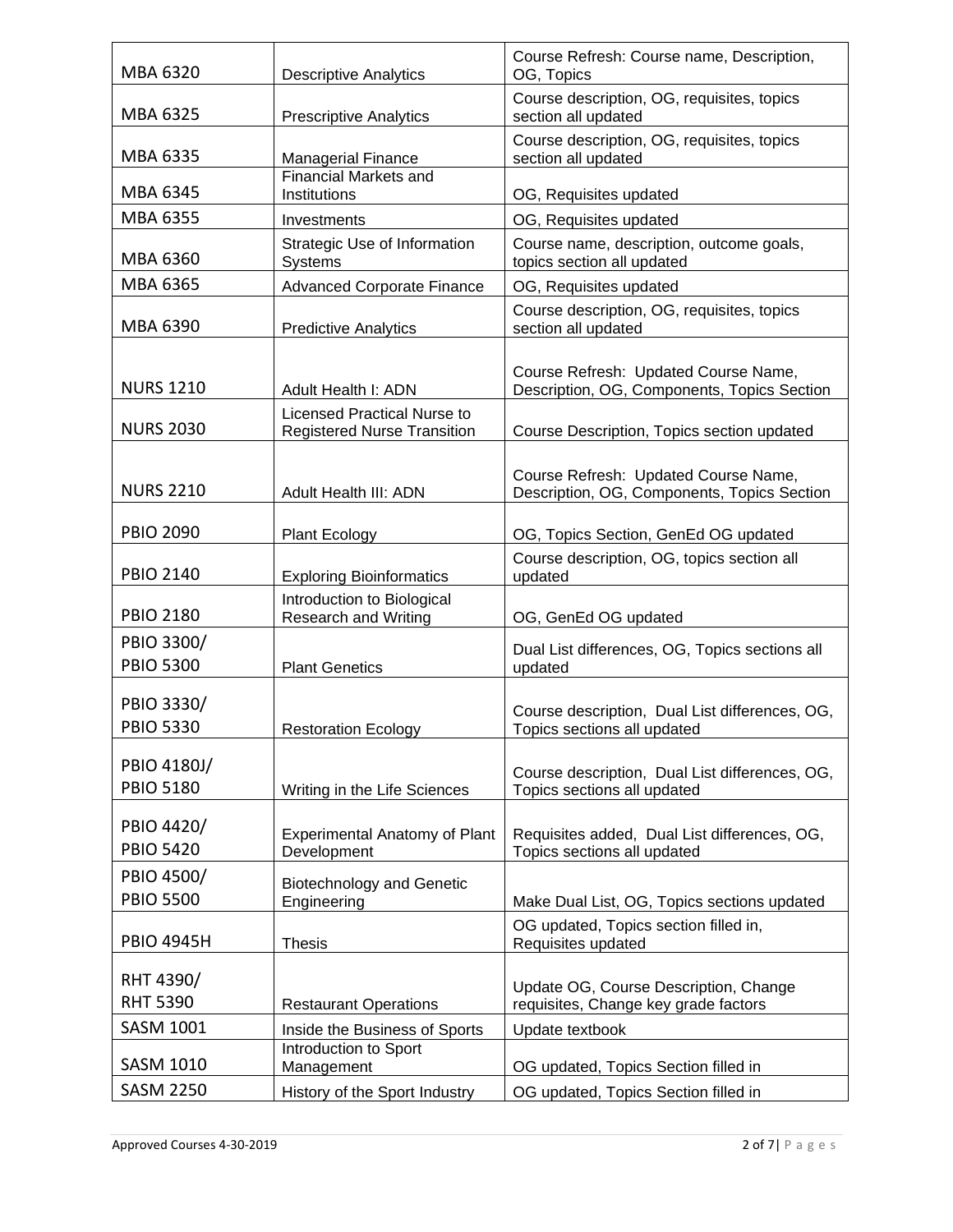|                  | <b>Special Topics in Sports</b><br>Administration/Sports      |                                                             |
|------------------|---------------------------------------------------------------|-------------------------------------------------------------|
| <b>SASM 2900</b> | Management                                                    | OG updated, Topics Section filled in                        |
| <b>SASM 2920</b> | Practicum in Sport<br>Management                              | OG updated, Topics Section filled in                        |
| <b>SASM 3010</b> | <b>Sport Marketing</b>                                        | OG updated, Requisite change, Topics Section<br>filled in   |
| <b>SASM 3120</b> | Sports Governance and Ethics                                  | OG updated, Topics Section filled in                        |
| <b>SASM 3220</b> | Leadership and Sport<br>Management                            | OG updated, Topics Section filled in                        |
| <b>SASM 3300</b> | Organization & Administration<br>of Interscholastic Athletics | OG updated, Topics Section filled in                        |
| <b>SASM 3500</b> | <b>External Relations in Sports</b>                           | OG updated, Topics Section filled in                        |
| SASM 4180/       |                                                               |                                                             |
| <b>SASM 5180</b> | <b>Economics of Sport</b>                                     | OG updated, Topics Section filled in                        |
| <b>SASM 4250</b> | <b>Financial Issues in Sport</b>                              | OG updated, Topics Section filled in                        |
| <b>SASM 4300</b> | Intercollegiate Athletics                                     | OG updated, Topics Section filled in                        |
| <b>SASM 4400</b> | Sport Ticket Sales and<br>Systems                             | OG updated, Change requisites, Topics<br>Section filled in  |
| <b>SASM 4450</b> | Marketing and Revenue<br><b>Streams in Sport Management</b>   | OG updated, Change requisites, Topics<br>Section filled in  |
| <b>SASM 4500</b> | Senior Seminar in Sport<br>Management                         | Course Description, OG updated, Topics<br>Section filled in |
| SASM 4900/       | <b>Special Topics in Sports</b><br>Administration/Sports      |                                                             |
| <b>SASM 5900</b> | Management                                                    | OG updated, Topics Section filled in                        |
| <b>SASM 6850</b> | Introduction to Sport Analytics                               | Course Description, OG and Topics Section all<br>updated    |

#### **New Courses:**

| ART 3632         | Interior Architecture Professional Internship                |
|------------------|--------------------------------------------------------------|
| <b>CAS 2000</b>  | <b>Foundations in Forensic Studies</b>                       |
| <b>EDRE 7700</b> | Introduction to Mixed Methods Research in Education          |
| <b>EDSP 5723</b> | Transition Career Development: Research and Theory           |
| <b>EMGT 6220</b> | Data Acquisition and Predictive Analytics                    |
| <b>ENG 3350</b>  | Irish Literature                                             |
| <b>ITS 1801</b>  | Introduction to Scripting                                    |
| <b>ITS 2801</b>  | <b>Scripting Projects</b>                                    |
| <b>LET 4520</b>  | Contemporary Issues in Criminal Justice Personnel Management |
| LING 4400/       |                                                              |
| <b>LING 5400</b> | <b>Forensic Linguistics</b>                                  |
| MALA 1120/       |                                                              |
| <b>MALA 5120</b> | Elementary Malaysian II                                      |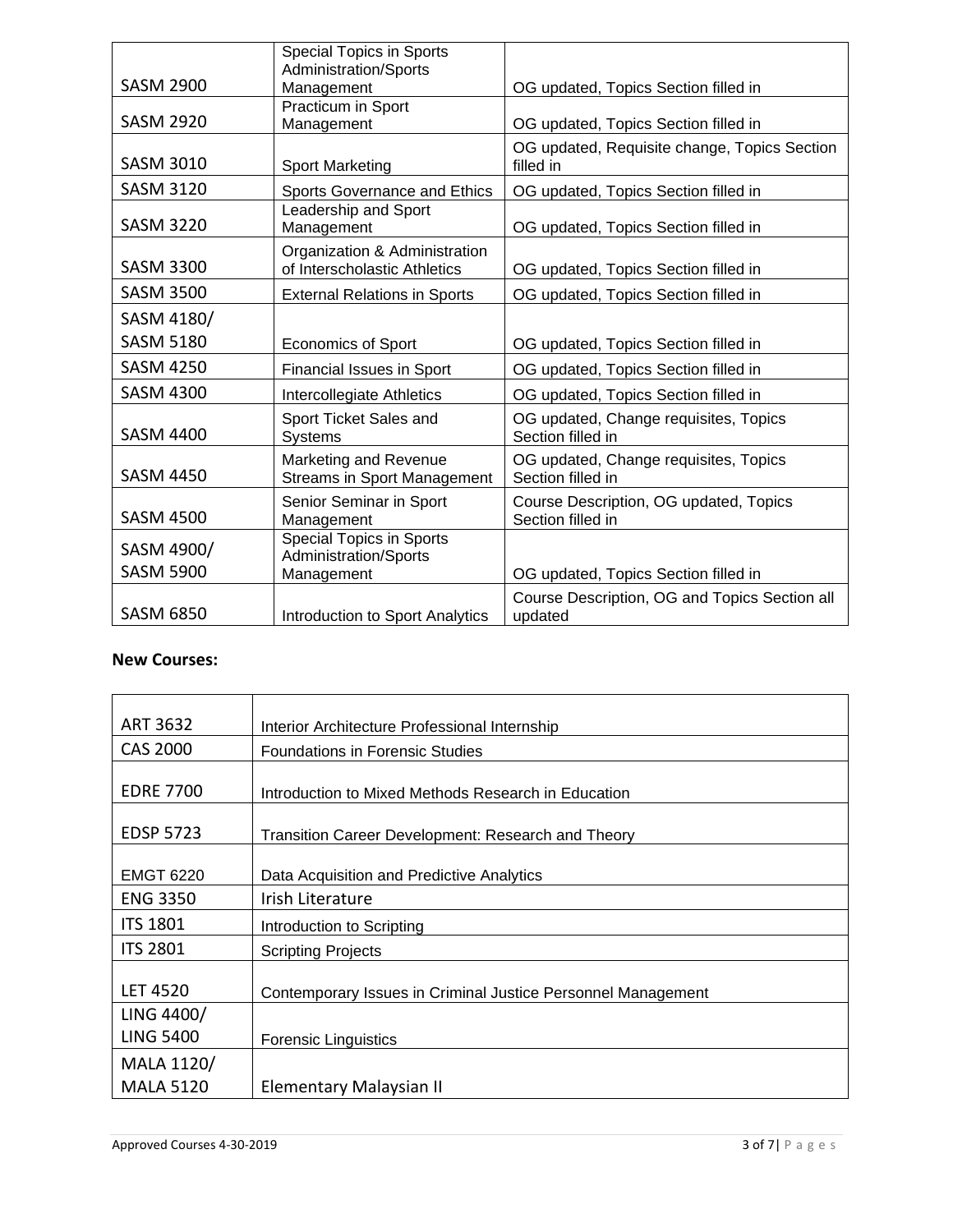|                  | <b>Strategic Use of Analytics</b>                                  |
|------------------|--------------------------------------------------------------------|
| MBA 6460         |                                                                    |
| MBA 6490         | <b>Predictive Analytics II</b>                                     |
| MBA 6915         | <b>Integrated Strategy Project</b>                                 |
| PM 6950          | <b>Project Management Thesis</b>                                   |
| <b>PSY 3820</b>  | Sport Psychology                                                   |
|                  |                                                                    |
|                  | Fundraising and Sponsorship Development for Parks, Recreation, and |
| REC 4630         | Leisure Services                                                   |
| RHT 4850/        |                                                                    |
| <b>RHT 5850</b>  | Advanced Hospitality, Tourism and Events Management                |
|                  |                                                                    |
| <b>SASM 6475</b> | Applied Sports Fundraising and Development in ICA                  |
| <b>SASM 6560</b> | <b>Applied Sports Marketing Project</b>                            |
| <b>SASM 6575</b> | Applied Sports Sponsorship Project                                 |
|                  |                                                                    |
| <b>SLS 4900</b>  | Special Topics in Sport and Lifestyle Studies                      |
|                  |                                                                    |
| <b>THAR 2870</b> | Voice and Movement for Musical Theater I                           |
|                  |                                                                    |
| <b>THAR 2871</b> | Voice and Movement for Musical Theater II                          |

# **Course Deactivation:**

| MIS 3201   Course Deactivation: MIS 3201 | Contemporary Business Programming |
|------------------------------------------|-----------------------------------|

### **Expedited Courses:**

| AAS 3450   | The Black Woman                                   |
|------------|---------------------------------------------------|
| AT 5790    | <b>Wellness for Performing Artists</b>            |
| AT 6100    | Orthopedic Diagnosis                              |
| CE 2100    | <b>Elements of Land Surveying</b>                 |
| CE 3110    | Route Engineering                                 |
| CE 3300    | Structural Theory I                               |
| CE 3310    | Structural Theory II                              |
| CE 3400    | <b>Fluid Mechanics</b>                            |
| CE 3610    | <b>Transportation Engineering</b>                 |
| COED 3120  | Analysis of Current Research in Athletic Coaching |
| COED 3214  | Coaching Strength and Conditioning                |
| COED4900/  |                                                   |
| COED 5900  | Special Topics in Coaching Education              |
| COED 4911/ |                                                   |
| COED 5911  | Instructional Experience                          |
| COED 5305  | Contemporary Issues in Athletic Coaching          |
| COED 6100  | Coaching Workshop I                               |
| COED 6101  | Coaching Workshop II                              |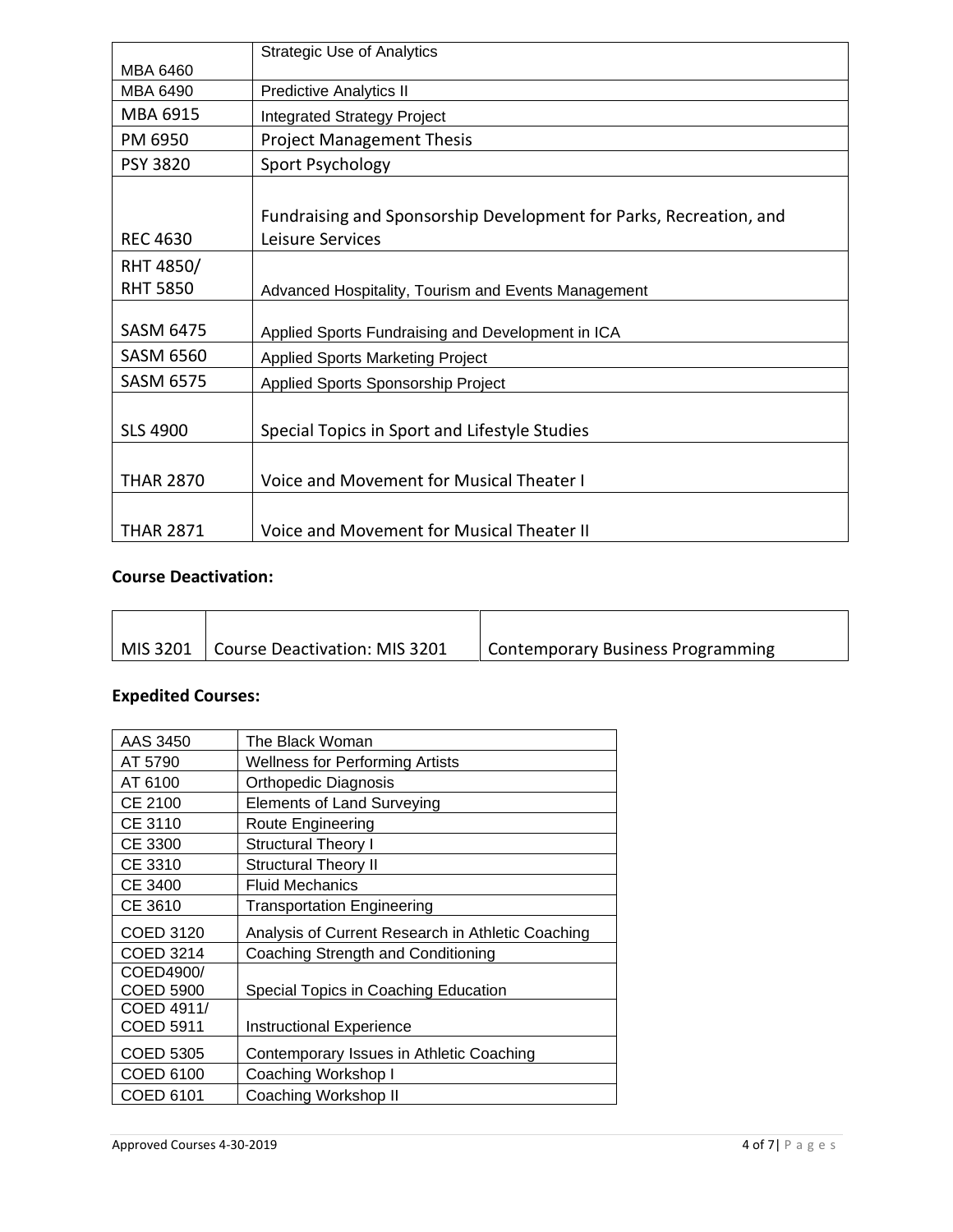| <b>COED 6115</b>    | Foundations of Coaching II                                                             |
|---------------------|----------------------------------------------------------------------------------------|
| COED 6180           | Utilizing Technology in Athletic Coaching                                              |
| <b>COED 6400</b>    | <b>Coaching Performance Evaluation</b>                                                 |
| COED 6900           | Special Topics in Coaching Education                                                   |
| COED 6920           | Practicum                                                                              |
| COED 6930           | <b>Guided Independent Study</b>                                                        |
| <b>COED 6941</b>    | <b>Special Problems</b>                                                                |
| <b>COED 6950</b>    | <b>Thesis</b>                                                                          |
| CS 4040\            |                                                                                        |
| CS 4050             | Design and Analysis of Algorithms                                                      |
| CS 4201/            |                                                                                        |
| CS 5201             | Software Verification                                                                  |
| CS 4250             | <b>Interactive Computer Graphics</b>                                                   |
| CS 4560/            |                                                                                        |
| CS 5560             | Software Design and Development I                                                      |
| CS 4561             | Software Design and Development II                                                     |
| CS 4620/            |                                                                                        |
| CS 5620             | Database Systems                                                                       |
| CS 6250             | <b>Computer Graphics and Visualization</b>                                             |
| CS 6850             | Image Understanding                                                                    |
| CS6800              | Advanced Topics in Artificial Intelligence                                             |
|                     | Special Topics in Communication Sciences and                                           |
| CSD 2900            | <b>Disorders</b>                                                                       |
| CSD 4900/           | Special Topics in Communication Sciences and                                           |
| CSD 5900            | <b>Disorders</b>                                                                       |
| CSD 6270            | Medical Aspects of Auditory Disorders                                                  |
| CSD 6731            | <b>Advanced Diagnostic Audiology</b>                                                   |
| CSD 6910            | <b>Clinical Externship</b>                                                             |
| CSD 7620            | Rehabilitative Audiology                                                               |
| CSD 7630            | Pediatric/Educational Audiology                                                        |
| CSD 7930            | <b>Directed Studies</b>                                                                |
| CSD 7931            | <b>Directed Studies</b>                                                                |
| CSD 7932            | <b>Directed Studies</b>                                                                |
|                     | Special Topics in Communication Sciences and                                           |
| <b>CSD 8900</b>     | <b>Disorders</b>                                                                       |
| CSD 8930            | <b>Academic Directed Study 1</b>                                                       |
| CSD 8931            | <b>Advanced Academic Directed Study 2</b><br>Advanced Seminar in Neurogenic Speech and |
| CSD 8979            | Swallowing                                                                             |
|                     | Advanced Resources and Applications for Higher                                         |
| <b>EDHE 7890</b>    | <b>Education Problems</b>                                                              |
| EE 2324             | Analytical Foundations of Electrical Engineering                                       |
| EE 3051             | <b>Basic Electrical Laboratory</b>                                                     |
| EE 3343             | <b>Electronics I</b>                                                                   |
|                     | Applied Probability and Statistics for Electrical                                      |
| EE 3713             | Engineers                                                                              |
| EE 3973             | <b>Electronics II</b>                                                                  |
| EE 4053/            |                                                                                        |
| EE 5053             | <b>Physical and Power Electronics</b>                                                  |
| EE 4313/            |                                                                                        |
| EE 5313             | Optoelectronics and Photonics                                                          |
| EE 4713/<br>EE 5713 |                                                                                        |
| <b>ISE 2900</b>     | <b>Communication Engineering</b><br>Special Topics in Industrial Systems Engineering   |
|                     |                                                                                        |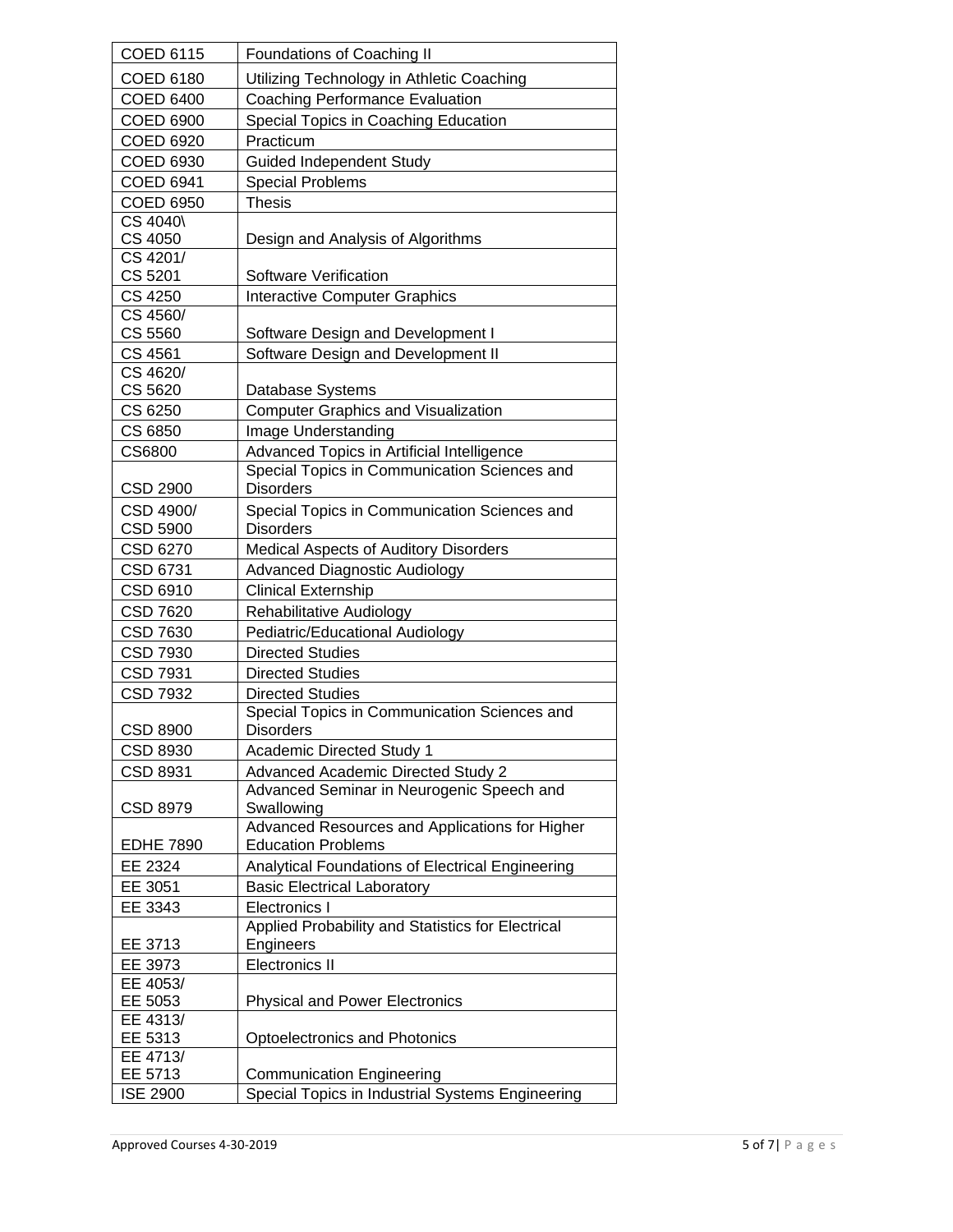| ISE 3210/        |                                               |
|------------------|-----------------------------------------------|
| <b>ISE 5210</b>  | <b>Engineering Probability</b>                |
| ISE 3340/        |                                               |
| <b>ISE 5340</b>  | Work Design                                   |
| <b>ISE 4130/</b> |                                               |
| <b>ISE 5130</b>  | <b>Industrial Computer Simulation</b>         |
| ISE 4150/        |                                               |
| <b>ISE 5150</b>  | <b>Information Systems Engineering</b>        |
| <b>ISE 4170/</b> |                                               |
| <b>ISE 5170</b>  | Lean Manufacturing and Service Systems        |
| <b>ISE 4190</b>  | Senior Capstone Design I                      |
|                  |                                               |
| <b>ISE 4191</b>  | Senior Capstone Design II                     |
| <b>ISE 4192</b>  | Senior Capstone                               |
| ISE 4300/        |                                               |
| <b>ISE 5300</b>  | Introduction to Designed Experiments          |
| ISE 4310/        |                                               |
| <b>ISE 5310</b>  | Introduction to Systems Engineering           |
| ISE 4311/        |                                               |
| <b>ISE 5311</b>  | <b>Applied Systems Engineering</b>            |
| ISE 4315/        |                                               |
| <b>ISE 5315</b>  | Decision Theory                               |
| <b>ISE 4320/</b> |                                               |
| <b>ISE 5320</b>  | <b>Inventory and Manufacturing Control II</b> |
| ISE 4325/        |                                               |
| <b>ISE 5325</b>  | Supply Chain Engineering                      |
| ISE 4330/        |                                               |
| <b>ISE 5330</b>  | <b>Cost Engineering</b>                       |
| ISE 4335/        |                                               |
| <b>ISE 5335</b>  | Applications of Mathematical Programming      |
| ISE 4345/        |                                               |
| <b>ISE 5345</b>  | Network Analysis                              |
| ISE 4350/        |                                               |
| <b>ISE 5350</b>  | Database Information Systems                  |
| ISE 4355/        |                                               |
| <b>ISE 5355</b>  | Introduction to Reliability Engineering       |
| ISE 4360/        |                                               |
| <b>ISE 5360</b>  | <b>Facility Planning and Design</b>           |
| ISE 4365/        |                                               |
| <b>ISE 5365</b>  | Material Handling Systems Engineering         |
| ISE 4370/        |                                               |
| <b>ISE 5370</b>  | <b>Manufacturing Systems</b>                  |
| ISE 4380/        |                                               |
| <b>ISE 5380</b>  | Human Factors Engineering                     |
| ISE 4381/        |                                               |
| <b>ISE 5381</b>  | <b>Industrial Ergonomics</b>                  |
| ISE 4385/        |                                               |
| <b>ISE 5385</b>  | Seminar on Occupational Safety and Health     |
| ISE 4395/        |                                               |
| <b>ISE 5395</b>  | <b>Cognitive Engineering</b>                  |
| ISE 4490/        |                                               |
| <b>ISE 5590</b>  | <b>Project Management</b>                     |
| <b>ISE 4500</b>  | Colloquium                                    |
| ISE 4900/        |                                               |
| <b>ISE 5900</b>  | <b>Special Topics</b>                         |
| ISE 4930/        |                                               |
|                  |                                               |
| <b>ISE 5930</b>  | Special Investigations                        |
| <b>ISE 6110</b>  | Analysis of Engineering Systems I             |
| ISE 6115         | Analysis of Engineering Systems II            |